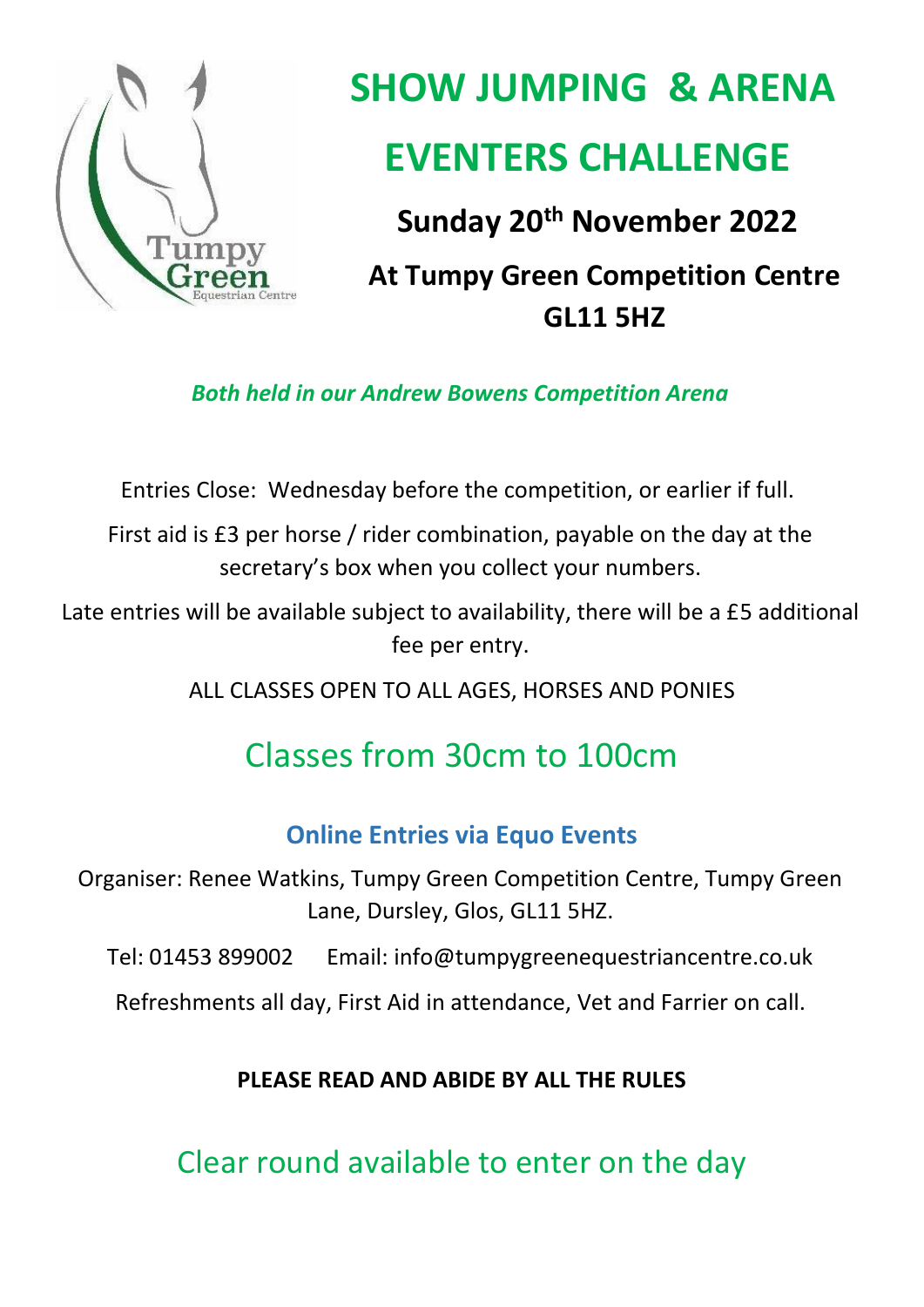### **SCHEDULE**

**Class 1:** 30cm Show Jumping (may be assisted) **Class 2:** 40cm Show Jumping (may be assisted) **Class 3:** 50cm Show Jumping **Class 4:** 50cm Arena Eventers Challenge **Class 5:** 60cm Show Jumping **Class 6:** 60cm Arena Eventers Challenge **Class 7:** 70cm Show Jumping **Class 8:** 70cm Arena Eventers Challenge **Class 9:** 80cm Show Jumping **Class 10:** 80cm Arena Eventers Challenge **Class 11:** 90cm Show Jumping **Class 12:** 90cm Arena Eventers Challenge **Class 13:** 100cm Show Jumping

Please note we will be using a fastest time section over natural fences in the arena for the Arena Eventers Challenge classes.

#### **ENTRY FEES:**

| Show Jumping classes:                                                   | <b>£13</b> per combination per class in advance. |                                                  |
|-------------------------------------------------------------------------|--------------------------------------------------|--------------------------------------------------|
|                                                                         |                                                  | <b>£18</b> per combination per class on the day. |
| Arena Eventers Challenge classes:                                       |                                                  | <b>£16</b> per combination per class in advance. |
|                                                                         |                                                  | <b>£21</b> per combination per class on the day. |
| E3 First Aid per combination (one pony/one rider) - Payable on the day. |                                                  |                                                  |
| ** Please note all payments on the day are to be made in CASH ONLY. **  |                                                  |                                                  |
| Entries on the day close 30 minutes before the start of the class.      |                                                  |                                                  |
|                                                                         |                                                  |                                                  |

Rosettes: To sixth place in each class. Prize to first place winners.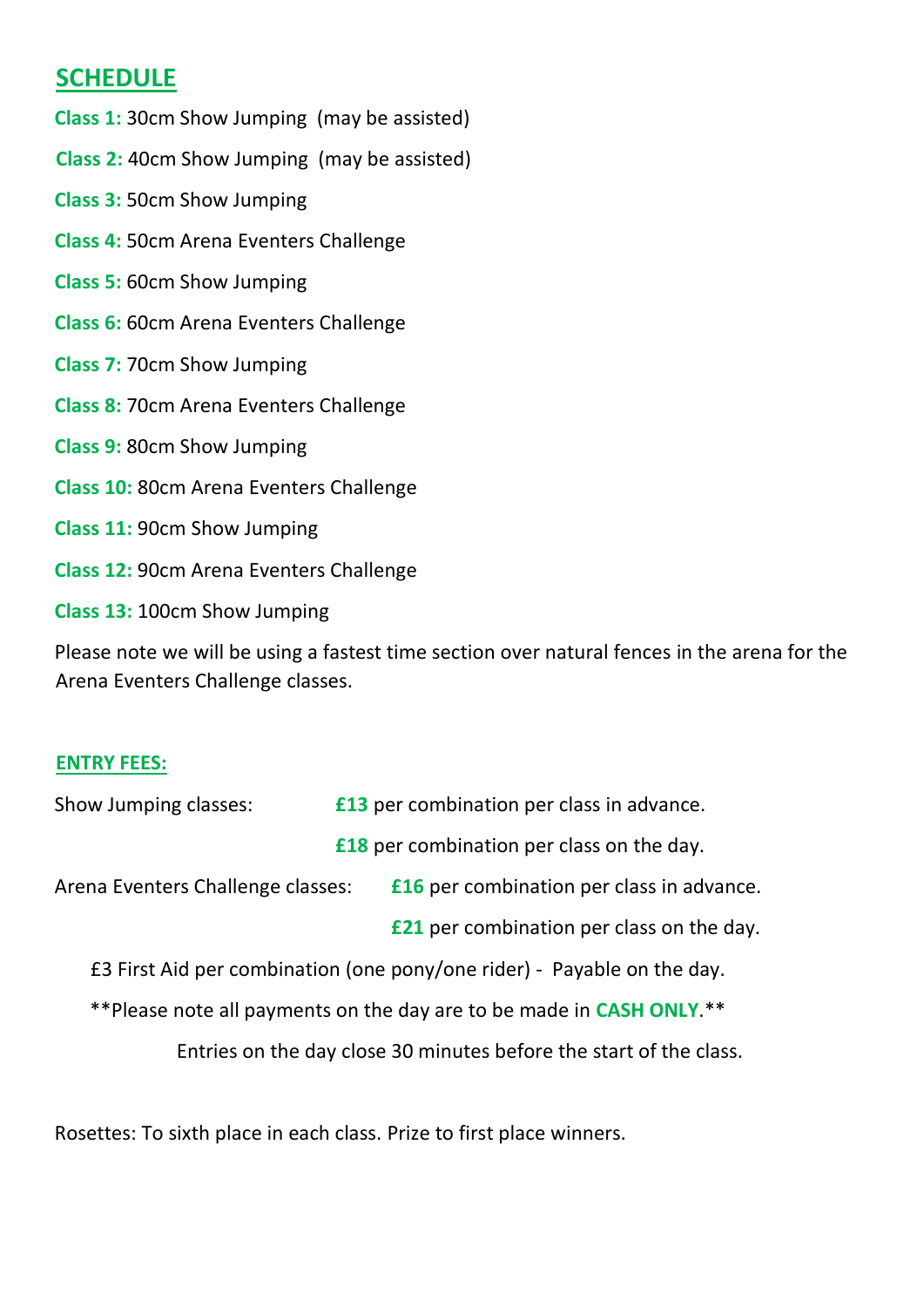CLOSING DATE: Pre-entries close on the Wednesday before the competition.

Limited entries will be available on the day – please enter up to 30 minutes

before the start of the class. Late entries/entries on the day are subject to a

late entry fee of £5 per class.

TIMES: Approx. class start times will be posted on the Tumpy Green Equestrian Centre's Facebook page; by the evening of Friday before the competition.

PRIZEGIVING: class presentations will take place immediately after each class.

EVENTERS CHALLENGE: A 2-Phase horse trial on our all-weather surface.

The first section is over show jumps in the Andrew Bowens Arena, you will then wait in the box for a bell and then complete a number of natural fences in the arena, this section is timed. We will be using a fastest time, in the timed section of natural fences to decide placings. Overall the winner and runners up will be those that achieve clear round in both phases with the fastest time over the natural fences in the arena phase.

#### **DISCLAIMERS**

1. Save for the death or personal injury caused by the negligence of the organisers or anyone for whom they are in law responsible, neither the organisers of this event or The Pony Club nor any agent, employee, or representative of these bodies, nor the landlord or his tenant, accepts any liability for any accident, loss, damage, injury or illness to horses, owners, riders, spectators, land , cars/ lorries/trailers, their contents and accessories or any other personal property whatsoever, whether caused by their negligence, breach of contract or in any way whatsoever. Entries are only accepted on this basis.

2. The organisers of this event have taken all reasonable precautions to ensure the health and safety of everyone present at this event. For these measures to be effective, everyone must take all reasonable precautions to avoid and prevent accidents. They must obey the instructions of the organisers and all officials and stewards.

3. All non-Pony Club competitors are not covered by The Pony Club insurance and must have their own third-party cover. The Tumpy Green Branch of The Pony Club and the organisers of this event are not legally responsible for non-Members and their insurance will not cover them.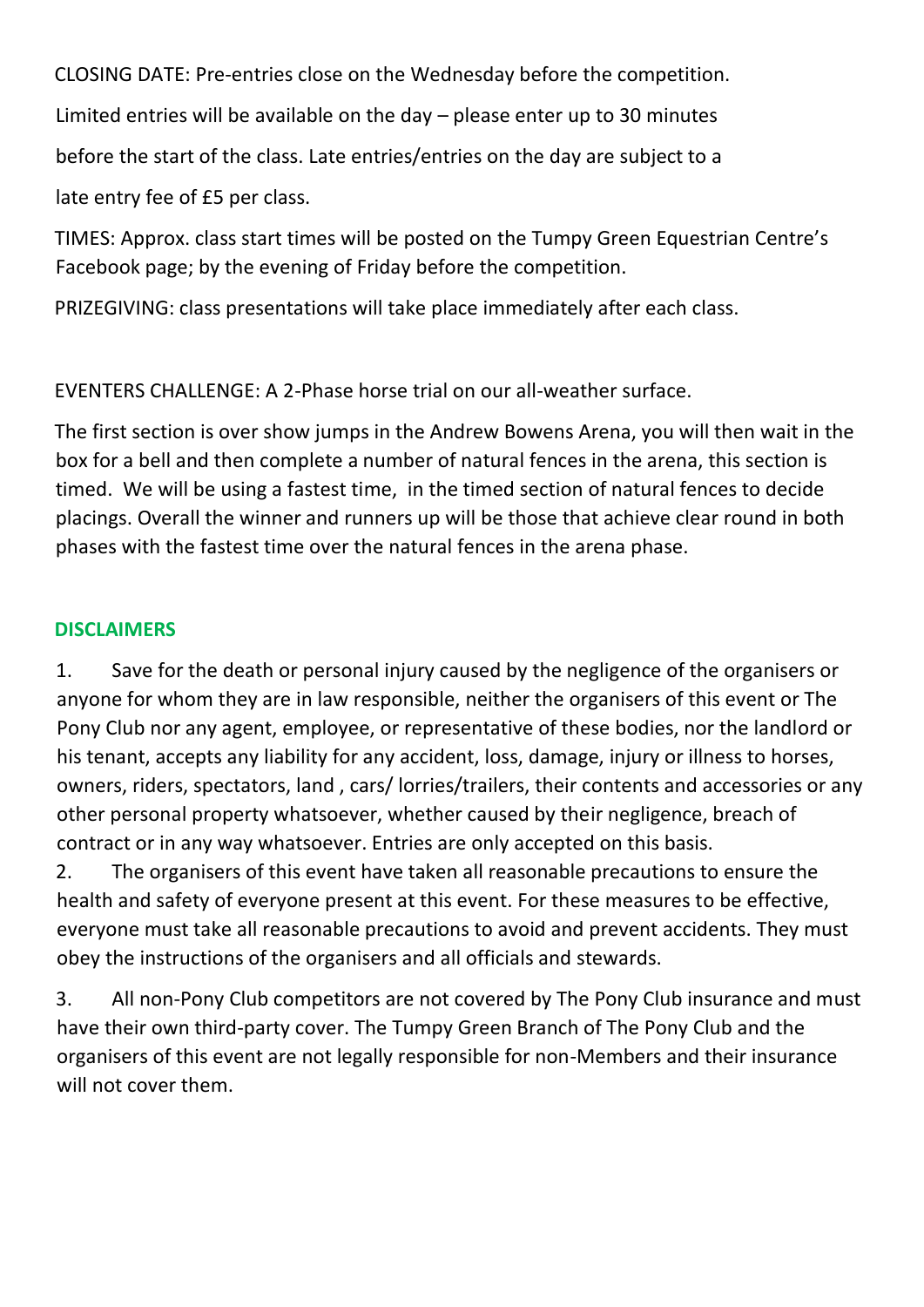#### **RULES AND NOTICES**

- 1. Substitutions allowed please tell the Secretary on the day, no changes can be made after 12noon on the Thursday prior to the competition.
- 2. If you miss the closing date, please email the Entries Secretary for before the times are published. Once the times are published, it is strictly entries on the day. Registration will close 30 minutes before the start of the class, and late entries are subject to a late entry fee.
- 3. Closing date for entries Wednesday before the competition. Withdrawal refunds given on receipt of a relevant doctor/vet certificate received by the Entries Secretary within a week of the competition via email.
- 4. If the show is cancelled due to circumstances beyond our control, entry fees will be help in credit for a future event. Any refund will be subject to an administration fee.
- 5. TIMES WILL BE GIVEN please see our Facebook page for class times. Competitors may be asked to jump up to 15 minutes before their given time – please be ready. Entries on the day close 30 minutes before the start of the class.
- 6. Warm-up Arena the number of competitors may be restricted; please obey the steward's instructions as to when you can use the warm-up.
- 7. Children must not jump in the warm-up arena without an accompanying adult.
- 8. Each horse/pony may only compete once in each and in a maximum of three classes.
- 9. Stallions are allowed only with prior permission from the Entries Secretary via the Rider's DC and must wear stallion discs and ribbons. All horse/ponies must be at least 5 years old on day of competition.
- 10. Turnout for ALL riders and horses should be as in the Pony Club Rules for Show-jumping 2022. Please contact the Entries Secretary BEFORE the show day for any queries re dress/turnout. Rules available on the main Pony Club website.
- 11. SPURS: ALL spurs worn anywhere on the showground, by any competitor, must comply with Pony Club rules; Pony Club members may only wear spurs if they have a current membership card signed by their D.C./Centre Proprietor or have their B Test or above. (please ensure you wear your B Test felt if you have attained a higher test)
- 12. Any abuse of horses/ponies, officials, other competitors or members of the public will not be tolerated and those found doing so will be asked to leave the venue with no compensation and may be reported to the relevant authority.